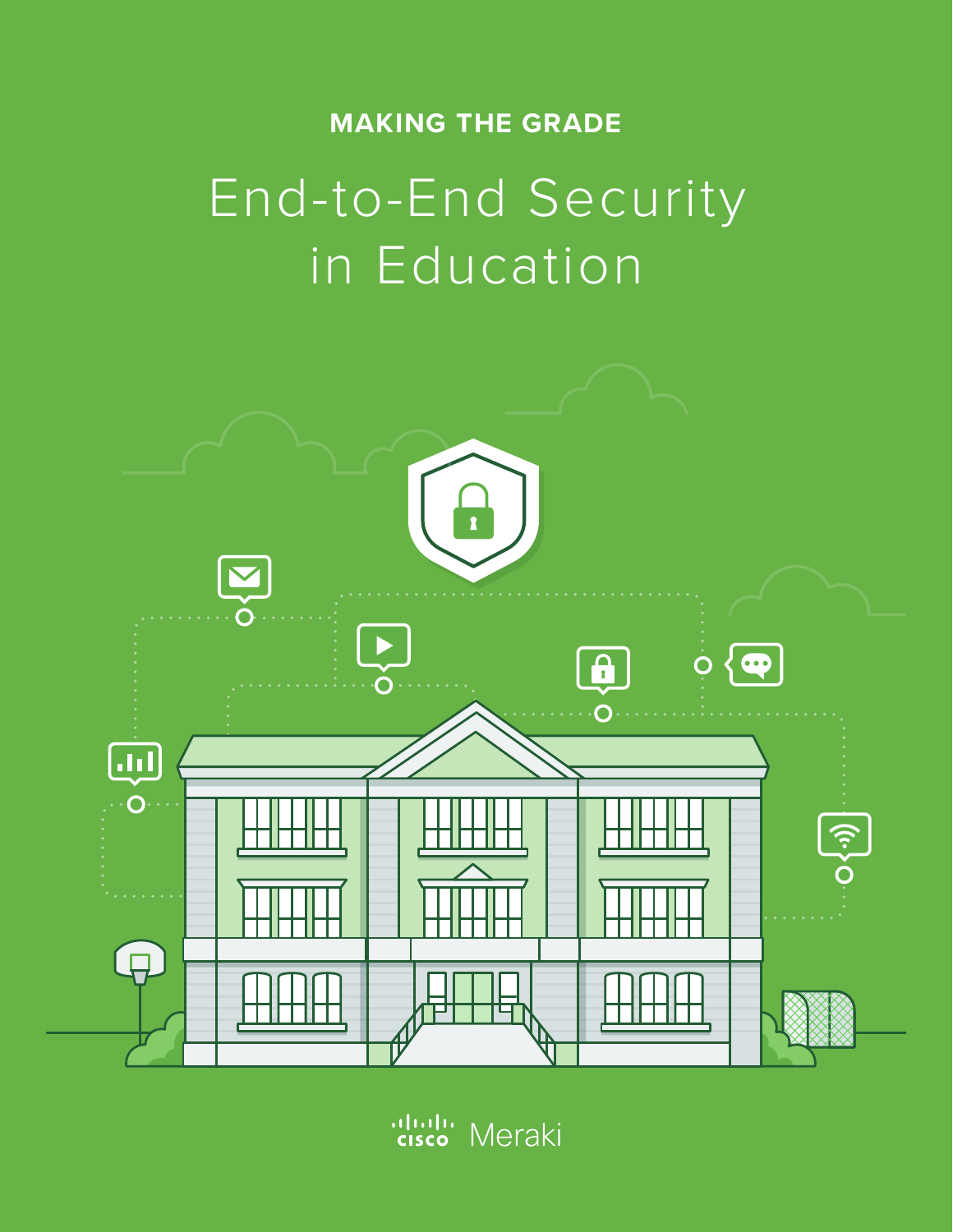# Table of contents

### **INTRODUCTION 3**

Learning environments go digital

### **CHAPTER 1 5**

An ever-growing list of security trends

#### **CHAPTER 2 9**

Securing the endpoint: From school- to student-owned devices

## **CHAPTER 3 11**

Securing the network: From the closet to the classroom

## **CHAPTER 4 13**

Securing the school: From the hallways to the sports fields

#### **18 CONCLUSION**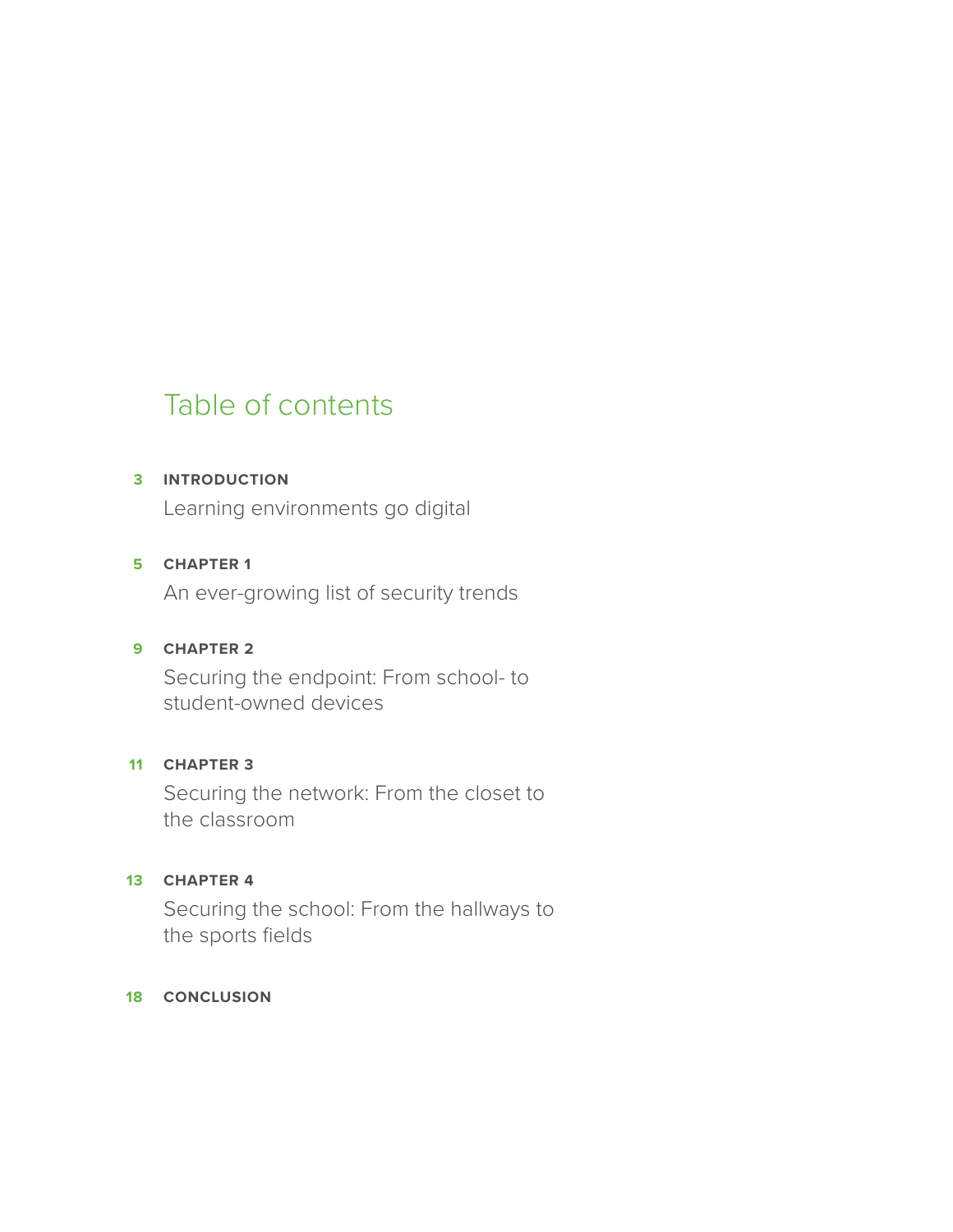

## **INTRODUCTION** Learning environments go digital

Whether they are completing a maths test online, giving a science presentation, or virtually attending a field trip, students of all ages are always connected. While students are preoccupied with completing online school assignments and streaming educational videos, IT teams at primary, secondary, and higher education institutions are hard at work designing and maintaining networks that make this all possible.

As educational institutions start to integrate digital technology into many aspects of learning, network demands exponentially increase. Students are bringing more devices to school and using them to write essays, prepare presentations, conduct research, and take tests, and they expect reliable Internet access to do so. Smart boards, online lectures, real-time productivity applications, video platforms, 1:1 device programs, smart speakers all of these technologies have enabled instructors to personalise lessons, standardise test taking, and increase collaboration between students.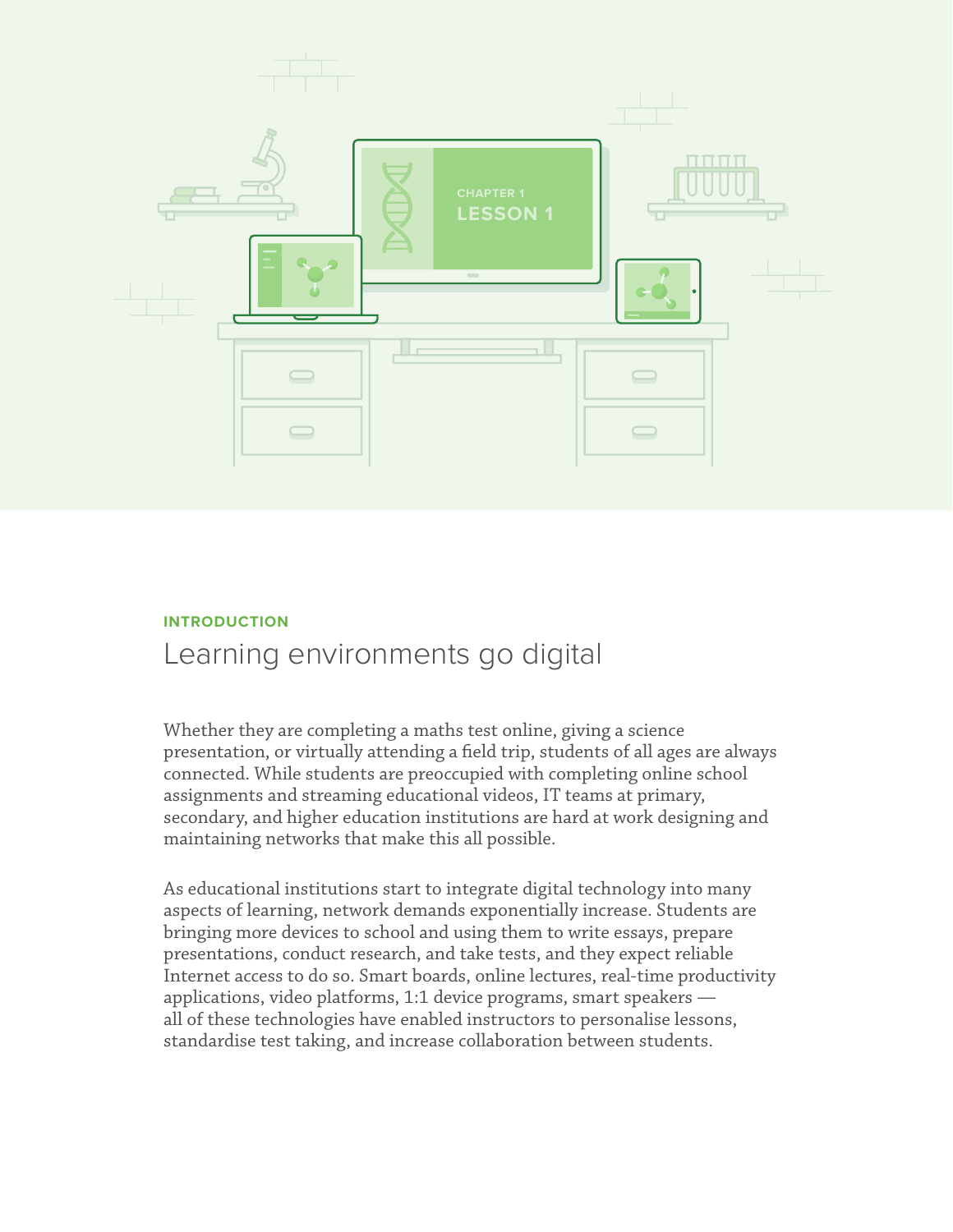To support these initiatives, IT teams are deploying and managing more sophisticated wired and wireless networks, without an increase in budget or resources. As more technology is introduced into schools, so are more security risks and vulnerabilities. It's no longer just about keeping the network secure, which is challenging enough on its own, but it's also becoming a requirement to protect end user devices and help ensure the physical safety of students and staff.

End-to-end security practices are imperative for schools and universities, especially those implementing digital learning environments. Deploying the right solutions to keep networks, endpoints, and physical environments protected and secure is paramount to creating safer schools and universities.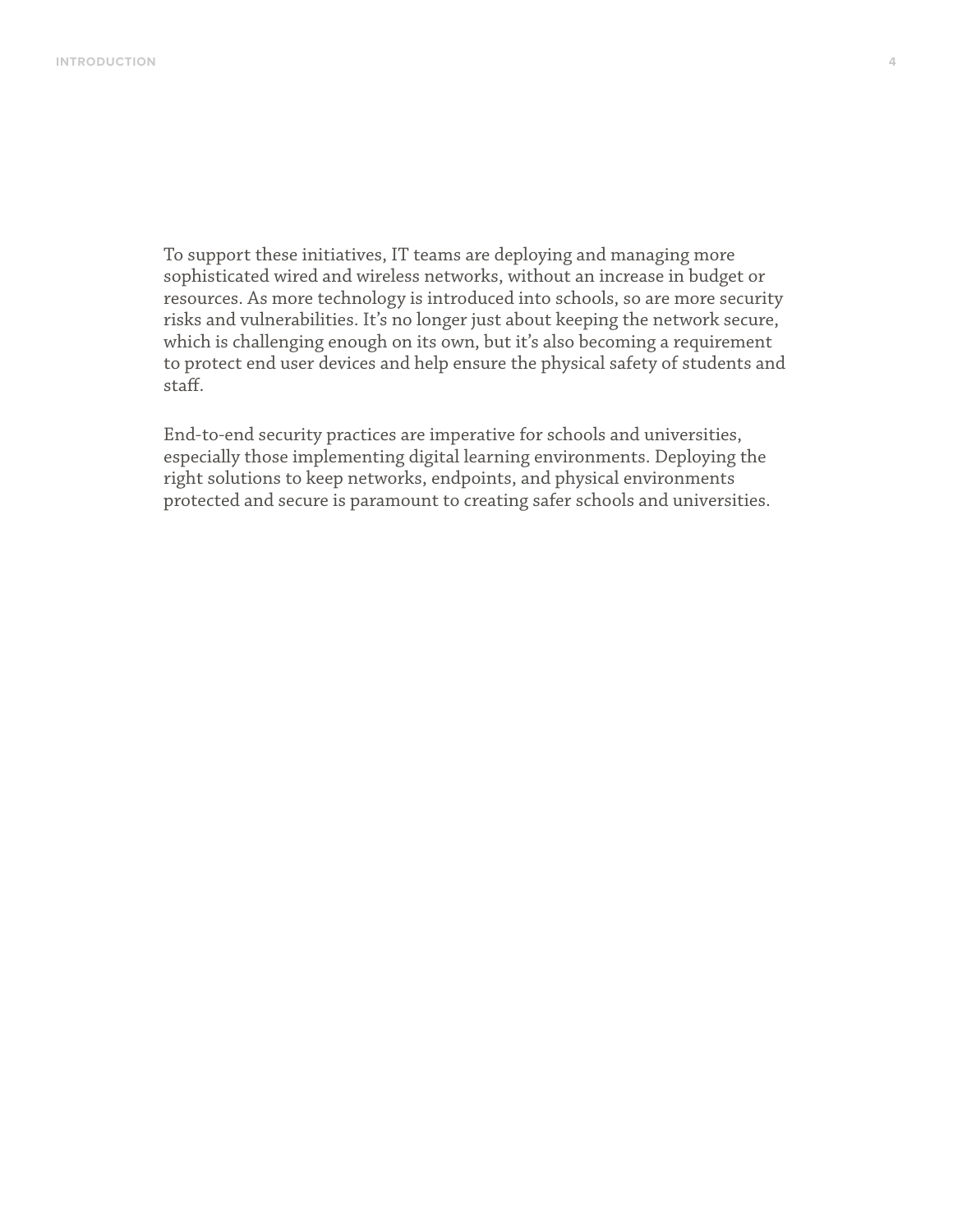

#### **CHAPTER 1**

## An ever-growing list of security threats

While migrating from traditional to digital learning environments can improve student outcomes, it also opens the door to several security vulnerabilities. From unsecure IoT devices to network vulnerabilities to the physical safety of students and faculty, security threats impact schools around the world.

Many institutions are slowly transitioning away from storing report cards, financial data, and student records in a sea of file cabinets. Today, more systems, courses, and data are being stored online, in the cloud, or onpremises to enable better record keeping and easier access to information. With student records containing sensitive information such as birth dates, health data, and information about student behavior and performance, this data migration opens schools up to increased security threats. Cybercriminals are increasingly targeting educational institutions to sell proprietary research to third parties, hold data for ransom, or steal people's identities. Sensitive data and information held by schools can be especially lucrative on the dark web, and with 1 in 5 educational institutions recently hit by cyber attacks, this is one of the biggest threats facing schools and universities.<sup>1</sup>

<sup>1</sup> https://www.telegraph.co.uk/education/2018/03/17/cyber-attacks-one-biggest-threats-schools-face-experts-warn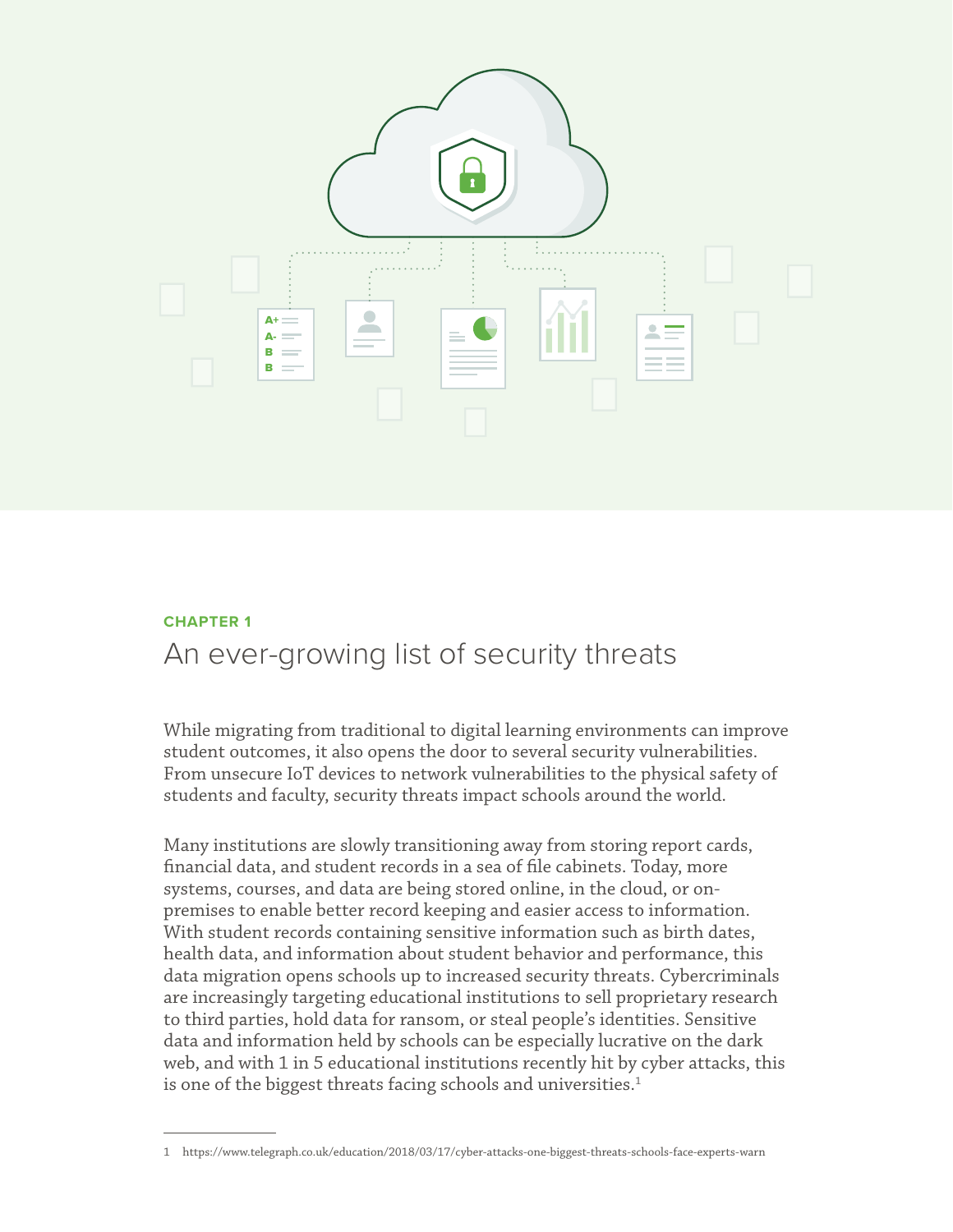Many security risks are unwittingly introduced by students and faculty connecting their own devices, like smart speakers and gaming consoles, to the network. EdTech noted that IoT devices are frequently brought to campus without any consultation from IT staff:

> **IoT is also arriving on campus in the same way most new technologies arrive: with students and faculty who connect personal consumer devices to the network without consulting anyone. A walk through any residence hall or faculty office suite quickly shows that IoT is everywhere.2**

Especially when these devices aren't patched against the latest security vulnerabilities, rogue actors can use the devices as a gateway to infiltrate the network. For example, in 2017, a large internet service provider reported that a university's entire network crashed because 5,000 systems and IoT devices were making requests to the university's DNS servers every 15 minutes in a distributed denial of service (DDoS) attack.<sup>3</sup>

Exacerbating these security threats is the fact that cybercriminals know that school networks can be easy targets. Many local authorities and college campuses have outdated networking equipment, since budgets to procure new wireless access points (APs), switches, and security appliances are limited. Plus, with small, time-strapped IT teams, finding the opportunity to replace outdated networks can be challenging. Even with new networking infrastructure, keeping firmware up-to-date is a constant challenge since many systems require manual configuration changes, and therefore are difficult to manage and update en masse. These factors can put many schools at higher risk of a cybersecurity breach.

Surprisingly, one of the most common causes of security incidents is human error. Faculty and students can fall prey to phishing scams sent through email or messaging services and unknowingly hand over sensitive credentials or

<sup>2</sup> https://edtechmagazine.com/higher/article/2017/04/keep-your-campus-both-smart-and-secure-iot-expands

<sup>3</sup> http://www.verizonenterprise.com/resources/reports/rp\_data-breach-digest-2017-sneak-peek\_xg\_en.pdf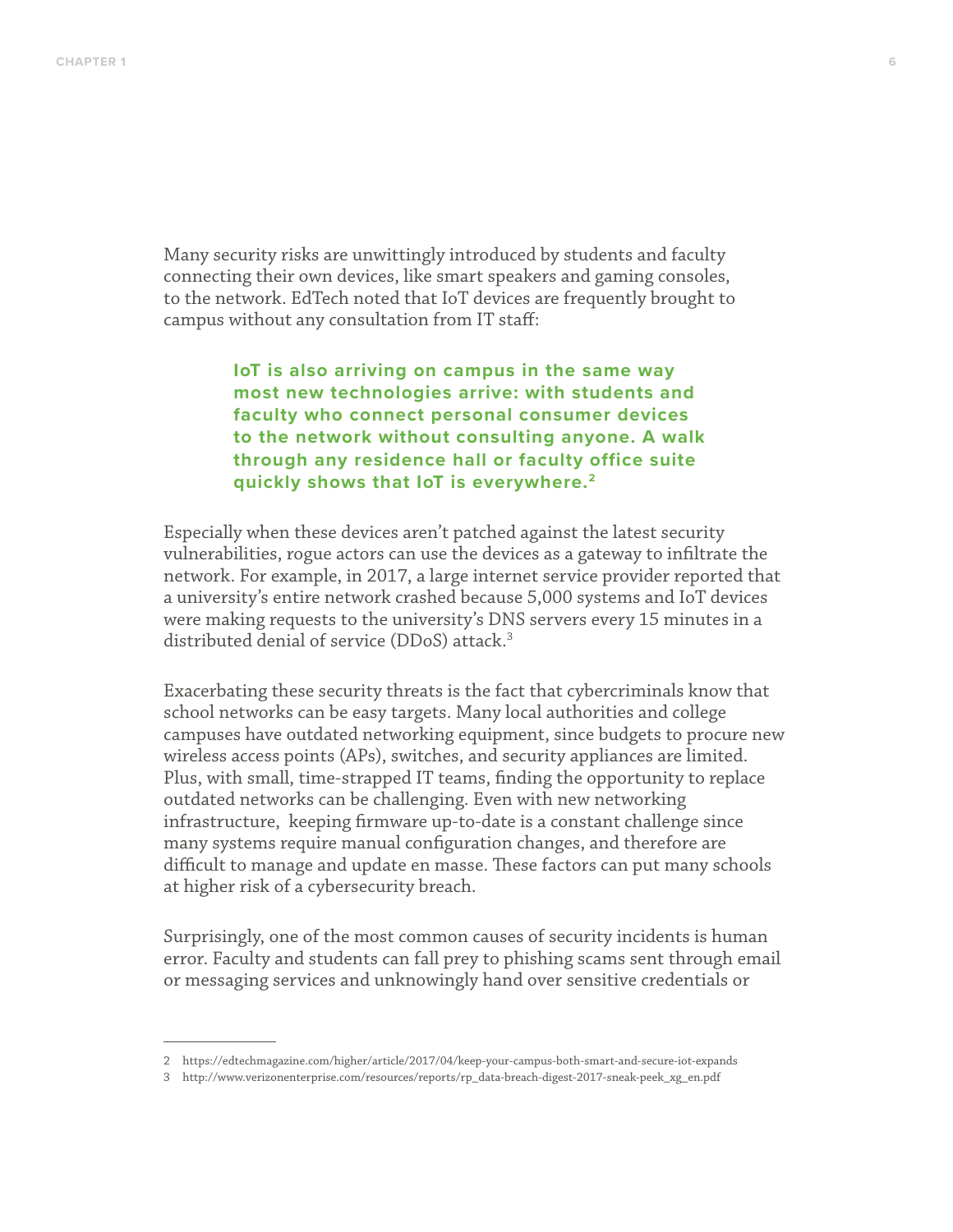accidentally download malware. These emails are sometimes disguised as coming from academic leaders requesting students' private financial data for student aid purposes or other school-related activities.

In addition, it is no longer just the network that IT teams need to focus on when it comes to securing campuses. Due to advancements in technology, it is becoming the responsibility of the IT team to also manage and maintain systems to mitigate physical threats. While the safety of students and staff is a top priority, deploying and maintaining solutions that empower IT and security teams to partner and provide increased security can be a challenge. A single university might have dorms, cafeterias, libraries, athletic facilities, quads, lecture halls, and more, with parents, visiting students, and guests walking around campus at all hours. All this variability makes it difficult to predict physical security incidents and mitigate them. In addition, as physical threats continue to prevail in schools, having the right technology in place may help leadership respond, act, and prevent future events.

While the thought of conquering all of these security challenges at the same time can seem daunting, there are three areas IT teams can focus on when creating safer learning environments. By evaluating strategies and solutions that address security at the endpoint, network, and physical layers, IT teams and school leaders can create places where students can focus on learning and instructors can focus on teaching.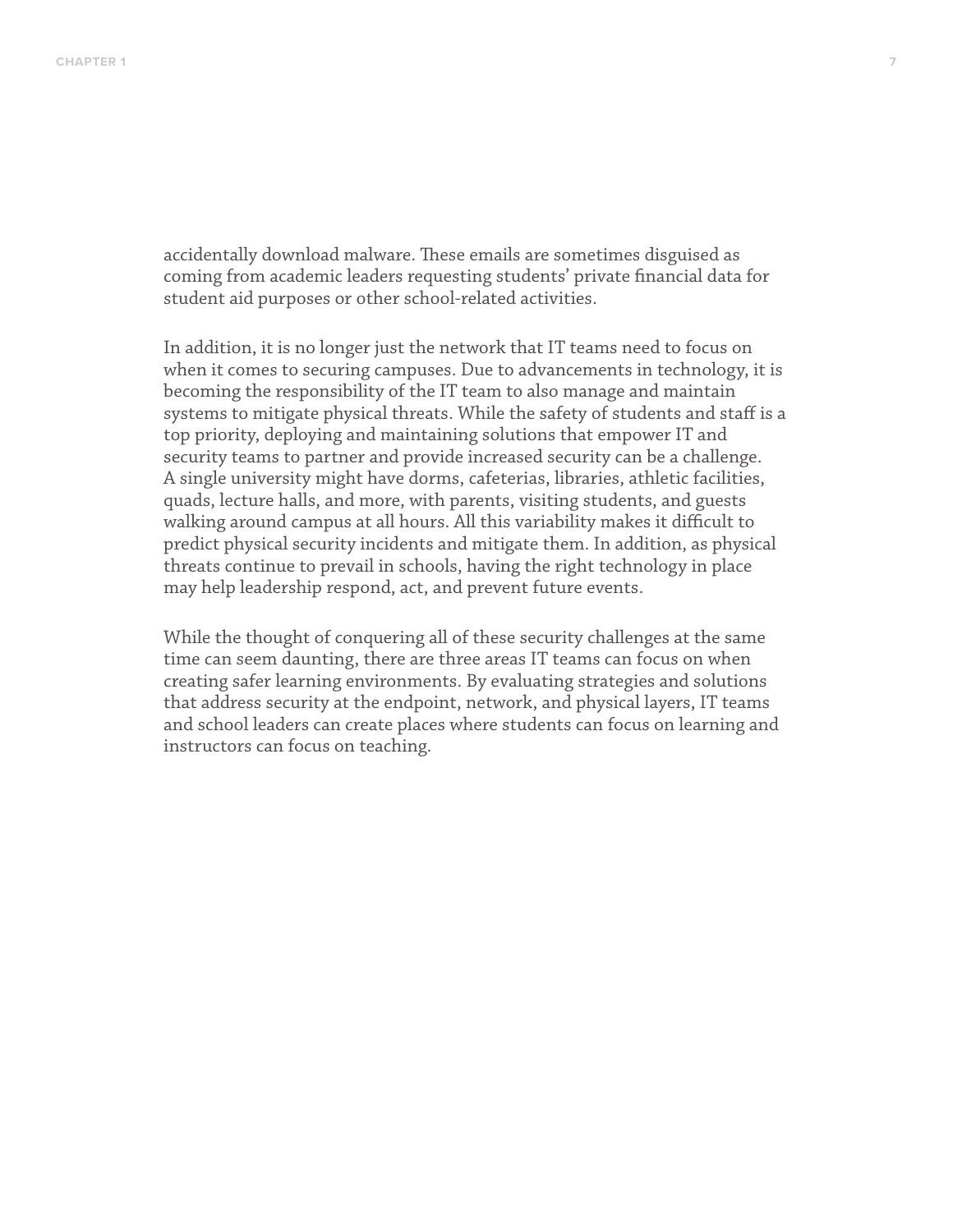

## **CHAPTER 2**

# Securing the endpoint: From school- to student-owned devices

When working to address security concerns, an important starting point is with school, student, and staff devices. With the growing number of computers, tablets, and IoT devices brought into classrooms, libraries, labs, and residence halls, it's increasingly important to make sure these devices can access the network safely and have the latest security updates. As more primary school districts institute BYOD or 1:1 device programs the number of devices that IT departments need to monitor is increasing at an unprecedented rate.

To keep school-owned devices secure, an endpoint management solution can help in a variety of ways. By managing all devices through one system, IT administrators can deploy security patches to hundreds or thousands of devices in minutes, ensuring school-controlled devices are always up-to-date. This can help, for instance, in keeping tablets that are used to process payments protected against the latest security threats. Most criminal activity starts with the endpoint and many breaches today exploit already known threats or vulnerabilities where a patch exists.4

<sup>4</sup> https://www.bankinfosecurity.com/blogs/do-you-have-dark-endpoint-problem-p-2576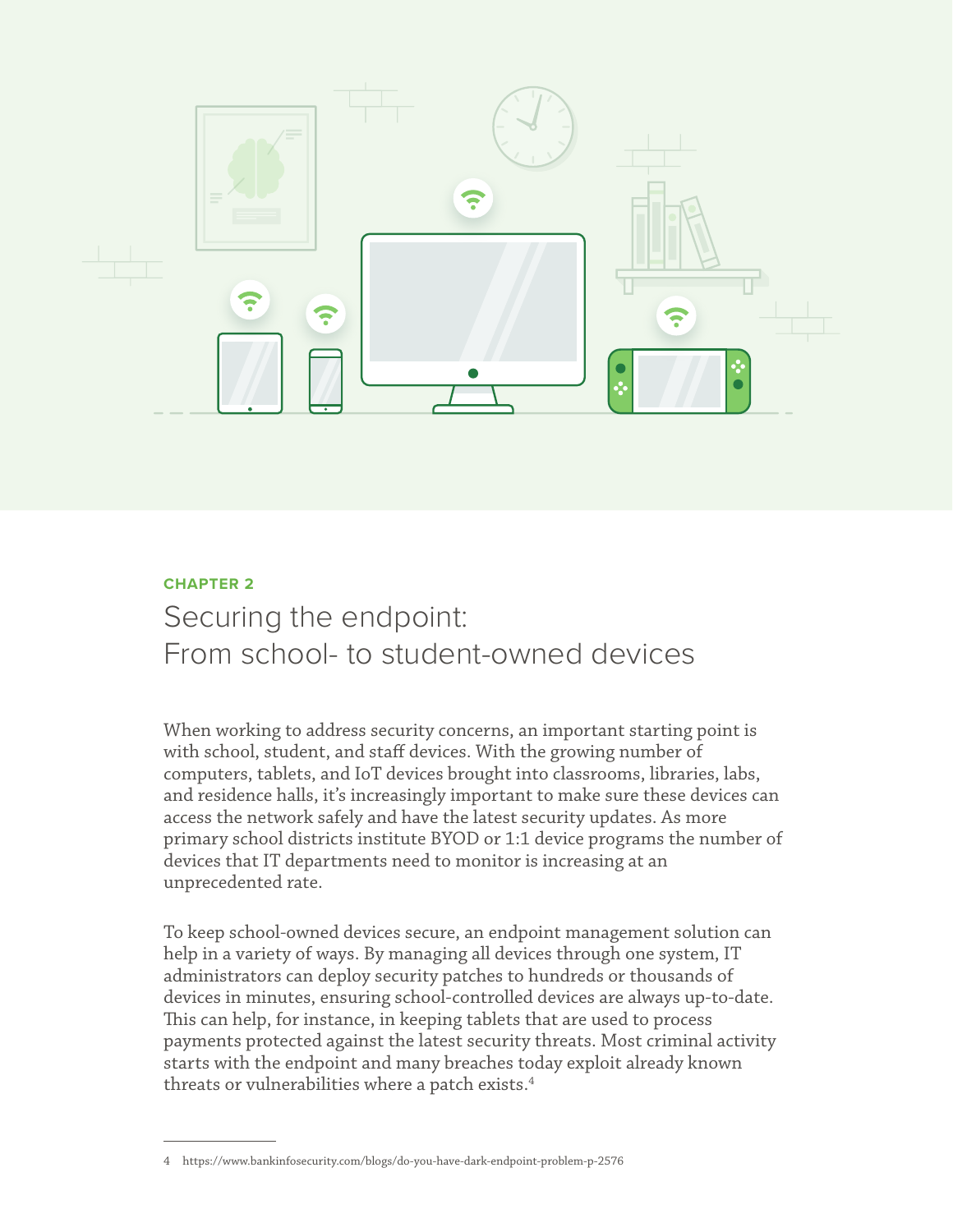In an effort to follow their philosophy of 'learn not for school but for life', Oswestry independent school decided to allow students to use mobile devices during lessons. With just one IT technician at the school, they implemented cloud-managed endpoint management and Wi-Fi solutions, which allow them to keep over 400 clients connected to the wireless network at any given time, without any instances of drop out or network failure.5 With over 270 schools and 200,000 students and staff, a large Canadian school district needed a way to manage and secure 26,000 iPads and 900 phones. By centrally managing all of their devices using a cloud-based solution, they were able to keep their devices up-to-date and secured with the latest security patches.<sup>6</sup>

Endpoint management solutions can also be used to track lost devices, or remotely wipe stolen devices, to make sure sensitive school information does not fall into the wrong hands. With a system that offers geofencing, IT teams can set boundaries for where specific devices should be contained, and have an alert go off if the device leaves that designated area.

To further protect students using devices in schools, IT teams can implement firewall policies and content filtering measures to block inappropriate and potentially dangerous material and prevent access to blacklisted sites. Students commonly use peer-to-peer file sharing applications and online gaming sites, which can play host to illegal content and malware that can put students' devices, and the entire network, at risk. Applying these security measures to

**With over 270 schools and 200,000 students and staff, a large Canadian school district needed a way to manage and secure 26,000 iPads and 900 phones.**

endpoints can also help guard against the threat posed by phishing scams; before someone tries to click a link, the device recognises the contents as malicious, the link is blocked, and the individual receives an alert.

Another way IT teams can contain potential threats from infiltrating the campus network is by creating separate networks: one for trusted, schoolowned devices and another for BYOD devices. Since the IoT devices students

<sup>5</sup> https://meraki.cisco.com/customers/k-12-education/oswestry-school

<sup>6</sup> https://meraki.cisco.com/customers/k-12-education/large-canadian-public-school-district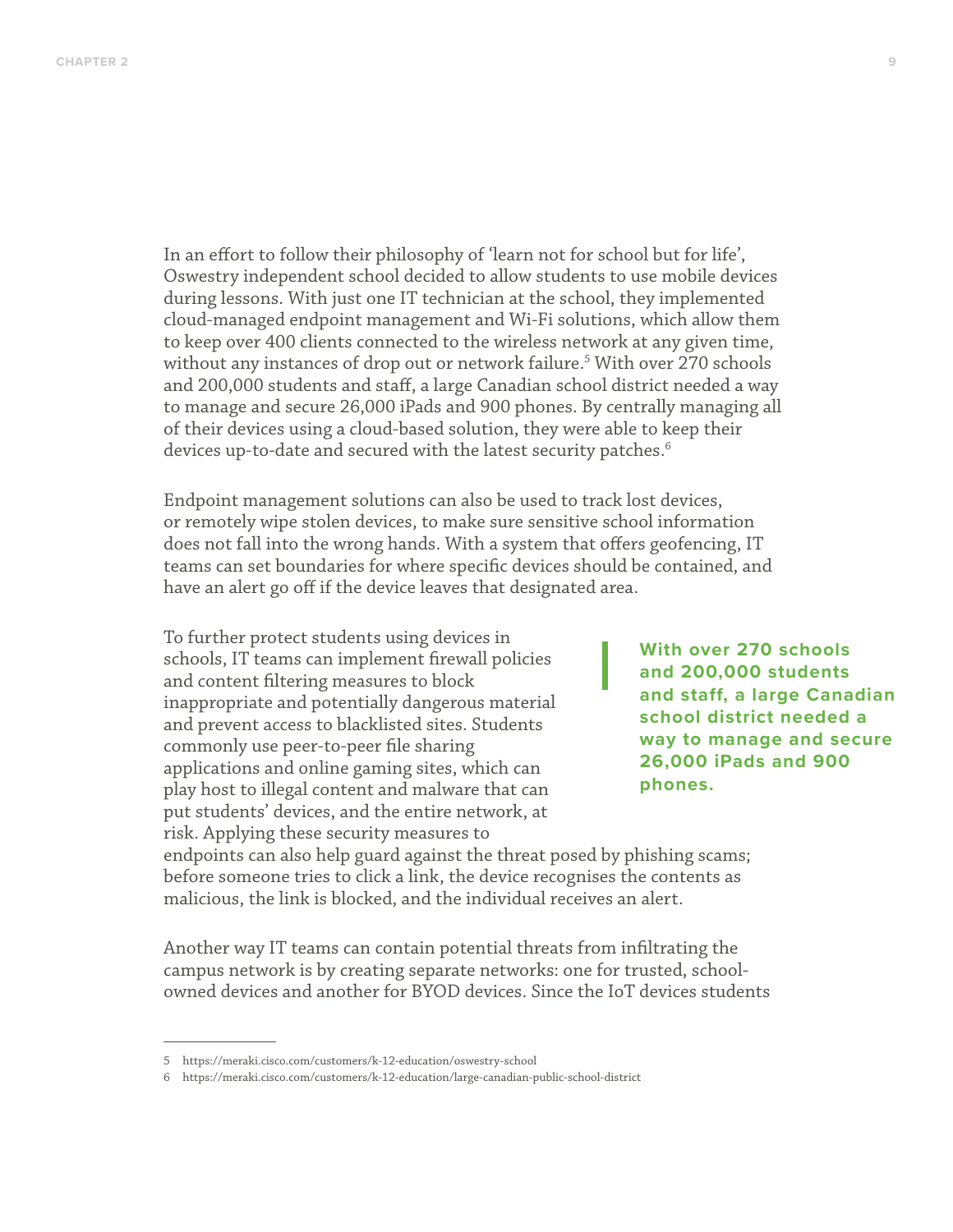bring to school aren't guaranteed to be patched against the latest security vulnerabilities, segregating school-owned from student-owned devices can keep the internal network secure. Plus, with increased visibility into what's on the network, IT teams can quickly identify rogue endpoints and shut them down or lock them as needed. In addition, IoT endpoints and other connected devices should be evaluated for up-to-date security measures. For example, many schools still use outdated security camera equipment, which can serve as an entry point for network attacks.<sup>7</sup>

By keeping endpoints updated and secure, creating segmented networks for BYOD, and blocking harmful content, education leaders can ensure a first line of defense against common security threats.

<sup>7</sup> https://cosn.org/sites/default/files/Top%205%20Cybersecurity%20Threats.pdf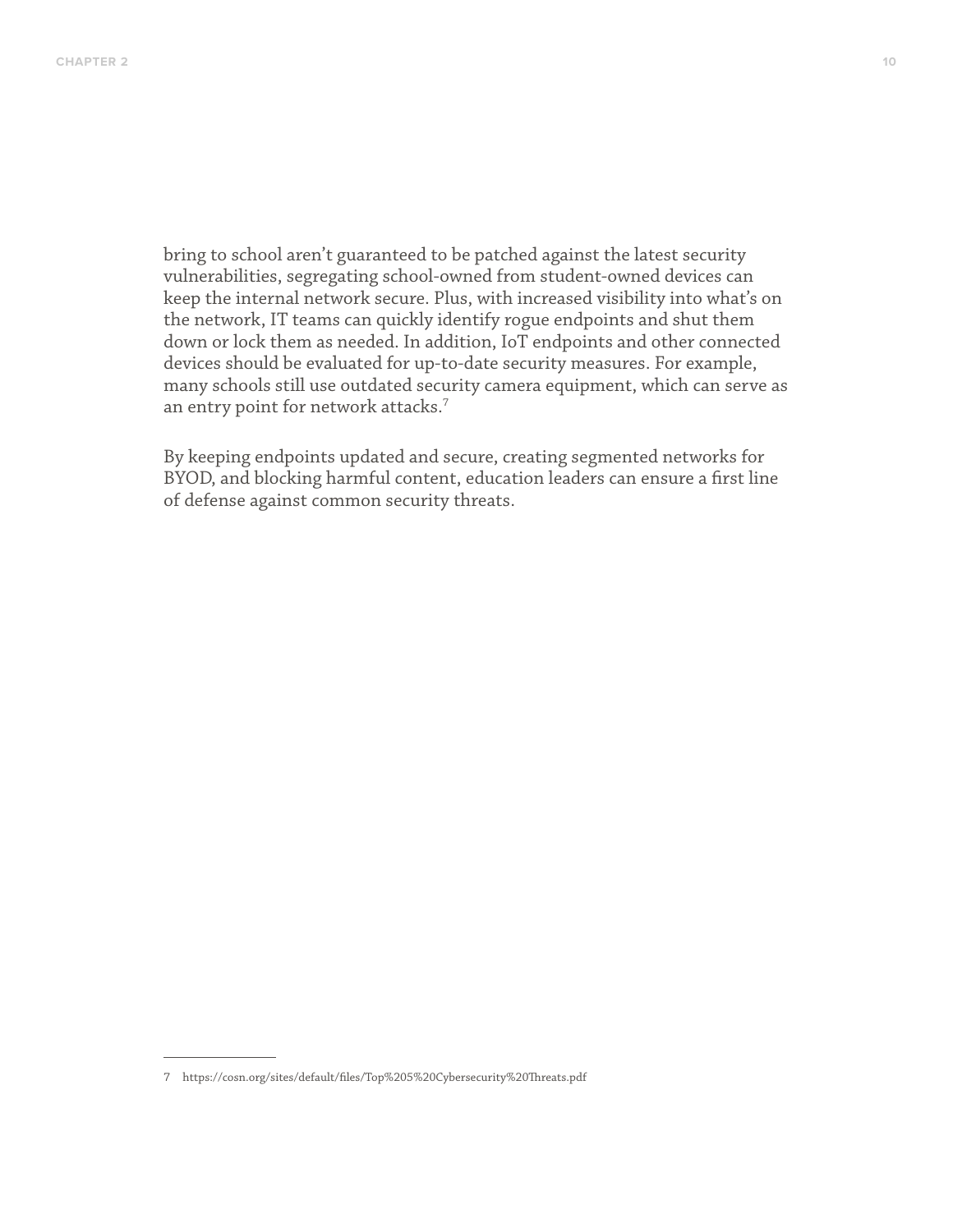

## **CHAPTER 3** Securing the network: From the closet to the classroom

Schools large and small are regular targets for cybercriminals. These attackers can not only gain access to private student data, but also damage or destroy a whole computer system or network, putting the entire school district or university at risk. Therefore, while protecting against edge security threats is crucial, security challenges such as malware, ransomware, and rogue devices are best addressed at the network level.

IT teams can mitigate network threats by creating group or user policies based on different criteria, such as user role or academic department. Students visiting the research lab might be assigned one policy, while teaching assistants and professors who work in the lab full-time might have another policy. This sets a list of rules and restrictions that devices must adhere to depending on their client or device type, SSID, or VLAN. Based on which group policies are applied, IT staff can set Layer 3 firewall rules, Layer 7 firewall rules, content filtering, traffic shaping rules, and more, so that the right people have access to the right permissions and information on the network.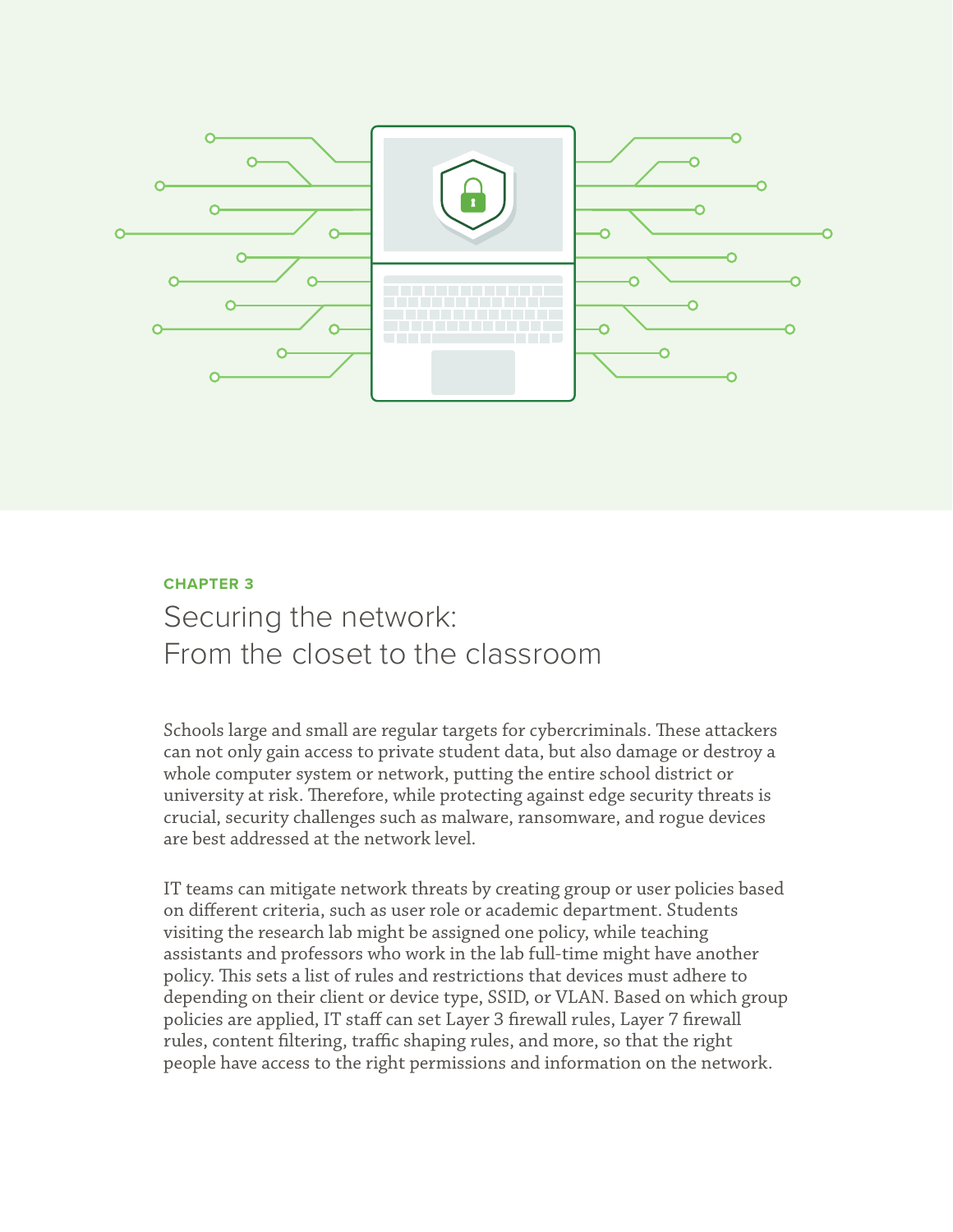With new malware threats introduced daily, there are several precautions IT teams can take to protect against cyberattacks. Next-generation firewalls use features like intrusion detection and prevention services (IDS/IPS) to proactively identify malicious traffic and block it before it can enter the network. Even if a student or staff member accidentally downloads a file that doesn't trigger an initial malware alert, advanced malware protection will continue to watch and analyze files to spot malicious behaviors retrospectively, based on similar behavior detection.

Every time a cyberattack occurs, IT administrators are reminded of the importance of keeping networks patched against vulnerabilities. Having to manually update network infrastructure on-site and patch IPS individually is a huge drain on IT teams' time and can potentially result in misconfiguration errors. With a cloud-managed solution, firmware updates can be pushed out automatically to guard against the latest security threats, while intrusion prevention updates happen daily to protect against new vulnerabilities. This ensures networks are patched faster with less risk of a security breach. Many educational institutions still have to manually update their network firmware, which can take weeks to execute. With an improved cloud-managed solution, they could easily schedule firmware updates to happen all in overnight, or over the weekend remotely, ensuring the entire network is protected at once.<sup>8</sup>

Another way for attackers to gain access to personal student and financial data is through AP and SSID spoofs. Anyone who purchases an access point and copies the name of the main campus SSID might trick students into accessing a fake network. In university residence halls particularly, a common concern for IT staff is the number of students who plug their own routers into the wired infrastructure and expose the LAN. Advanced network security technologies included on some APs can automatically detect and shut down rogue devices, SSIDs, and packet floods using a dedicated scanning radio.

No matter how many security measures IT teams implement, it's also important to consider the response time if a network incident were to ever occur. Many outdated network systems don't provide adequate visibility into

<sup>8</sup> https://meraki.cisco.com/customers/higher-education/illinois-college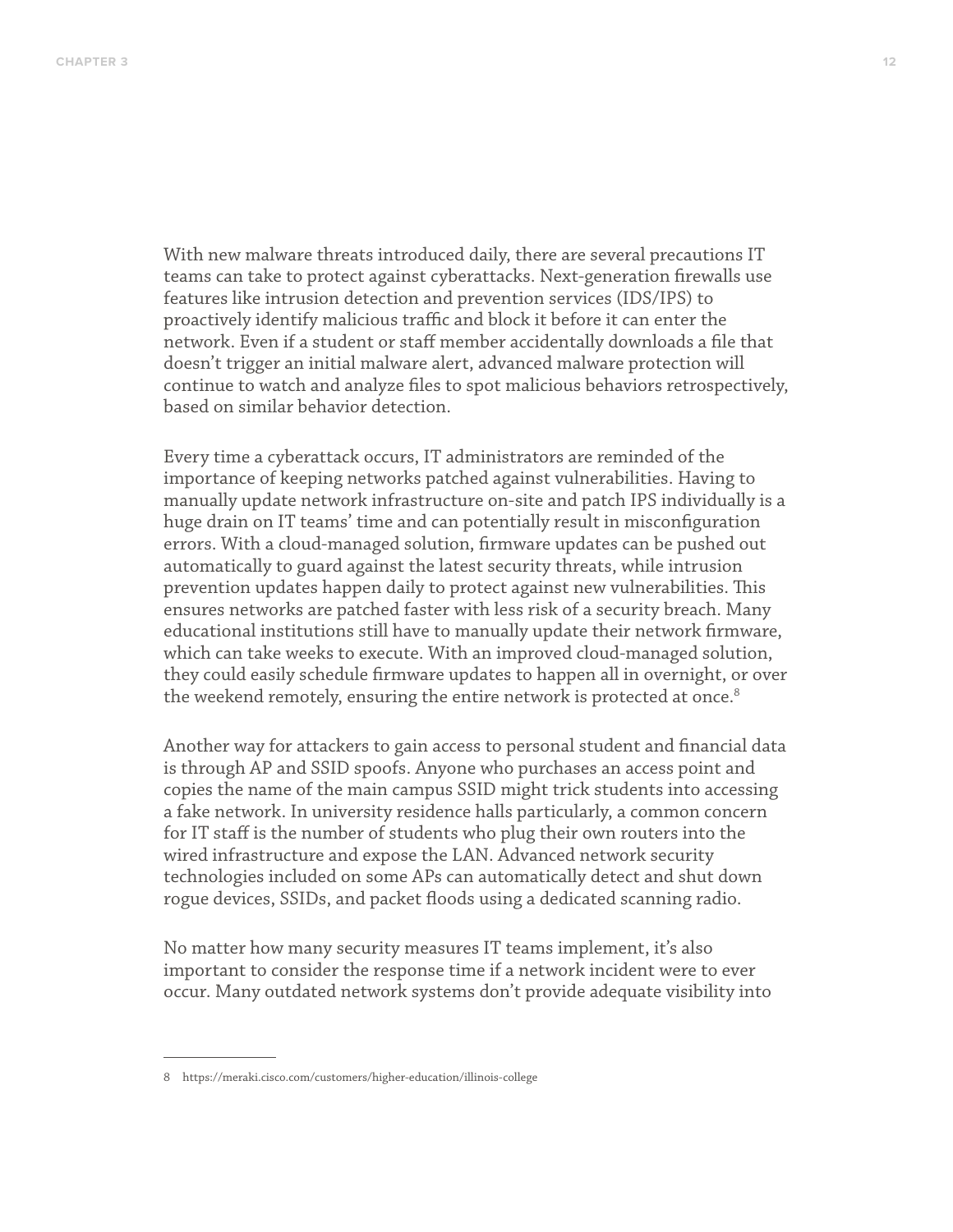what's happening on the network, so incidents occur without IT's knowledge. Having complete visibility can make the difference between a quickly resolved situation and potentially massive damage. Modern networking equipment can provide IT teams with easily digestible security reports on a regular basis, so IT teams can see where attacks are coming from, which clients are impacted,

and how best to mitigate the situation, without needing to wade through complex logs. Those responsible for IT can also set up automatic email notifications to alert them when there is a problem, so they can quickly neutralise a threat when it occurs.

While having the necessary network security measures in place is crucial, ensuring that students and staff know how to recognise

**Having complete visibility can make the difference between a quickly resolved situation and potentially massive damage.**

security threats and respond is just as important. One way to do this is through trainings, where students learn how to set up secure passwords, recognise phishing scams, and deter from clicking on suspicious links. Some IT departments also send fake phishing attempts to students to test their understanding, and remind the ones who click about email best practices.<sup>9</sup>

<sup>9</sup> http://www.govtech.com/education/papers/Protecting-Students-and-Their-Data-108087.html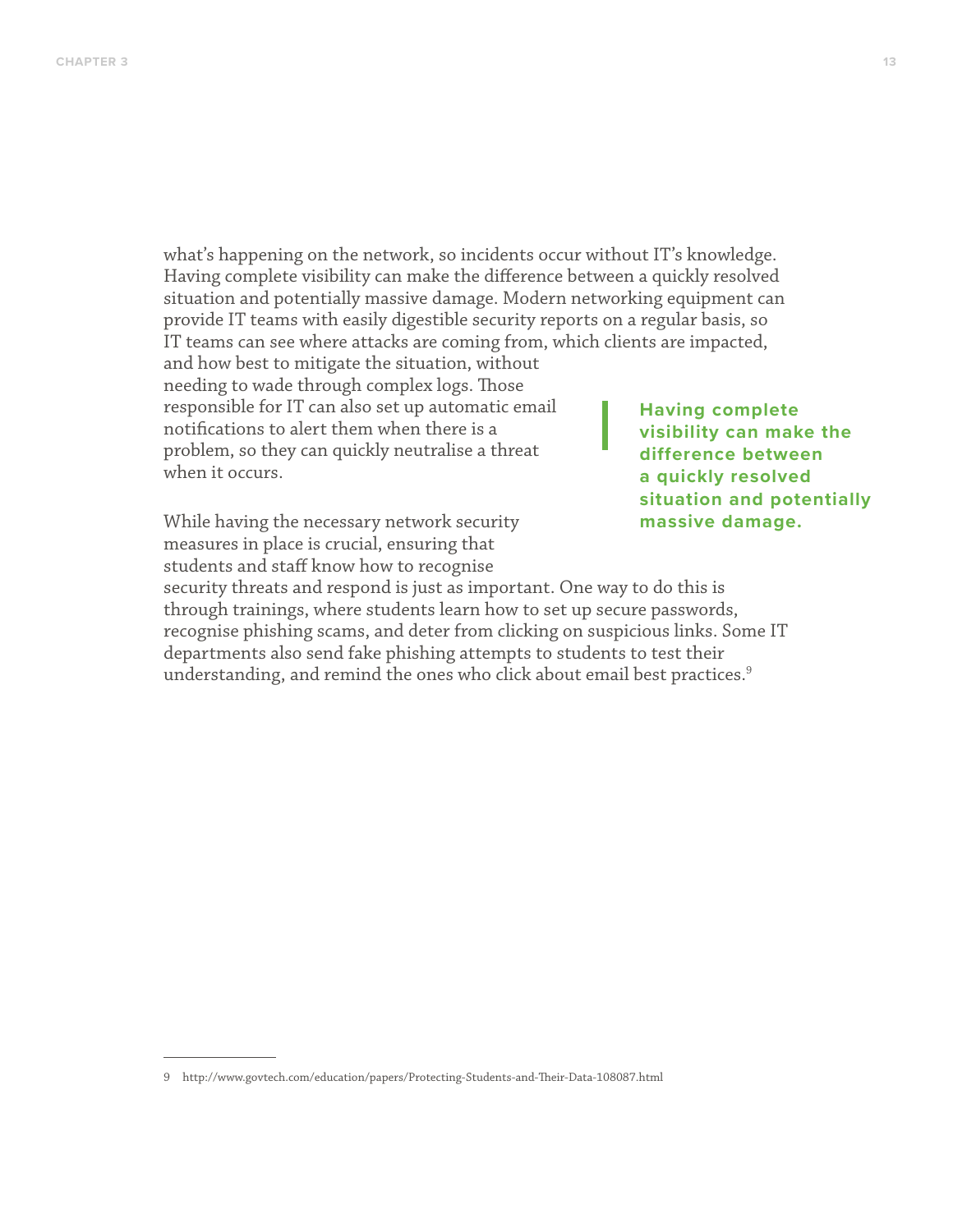

## **CHAPTER 4** Securing the school: From the hallways to the sports fields

The increase in digital technology not only changes learning spaces, but also has a large impact on school safety. As more technically demanding physical security solutions are introduced, IT teams are more frequently becoming responsible for deploying and managing these systems, either independent of or in partnership with school or campus security teams. This is especially true when these new security solutions, including badge access control, visitor management systems, mass notification systems, and security cameras, are being built to connect with the main school network.

Although several measures exist today to protect students and staff, one crucial piece of technology that recently got an upgrade is security cameras. Technological advances in this space are revolutionising the way education leaders think about video surveillance. With smarter security cameras, IT teams gain access to several benefits and features that help keep students and faculty safer, including faster deployments, increased scalability, quicker response times, and advanced analytics.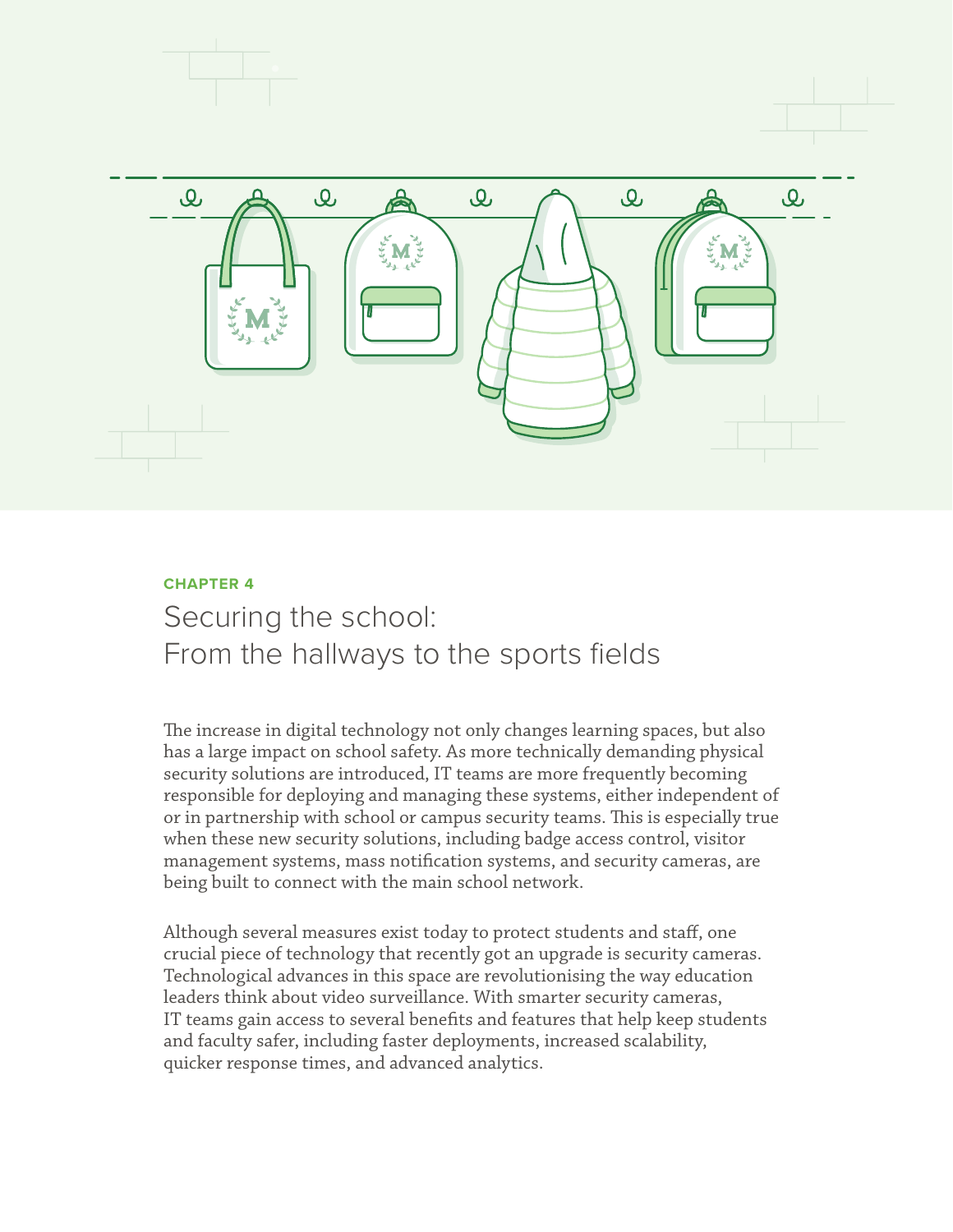As campuses grow and buildings are built or renovated, using a security camera system that is flexible and scalable is key to continuous coverage across institutions. Traditional analog or IP security camera systems are generally challenging to install because they must connect to a server that is stored on-premises. Plus, with multiple cameras hooked up to one network video recorder (NVR) or digital video recorder (DVR), when one camera fails, it can bring the entire camera

**By using motion search capabilities, users can quickly identify the who, what, and where of any situation, enabling security and IT teams to easily assist in and alleviate high-stress situations and quickly resolve conflicts.**

system down, without IT's knowledge. Whether areas on campus are unprotected due to challenging installations or security camera outages, this lack of coverage can be detrimental to school safety. Instead, by implementing a camera system that stores video footage on the camera, schools can deploy cameras much more quickly, and ensure they are capturing key scenes. At Ashland University, a security incident occurred in the dormitories and the school was unable to identify the culprit with its analog-based security system. The IT and security teams knew they needed to quickly upgrade their security solution, so they deployed a solution with the video stored on the camera and managed through the cloud. This allowed them to quickly scale and deploy over 150 indoor and outdoor cameras across the campus in just a few months.

Being able to identify incidents as they happen, or quickly review footage to find specific events, should not be a challenging task. Yet, this is a large pain point for education institutions, who either suffer from poor video quality, manually having to review video footage, or having to be on site running specialised software. After deploying cloud-managed security cameras, Ashland University used the cameras' time and motion search features to identify in minutes the student who vandalised a dorm building, instead of spending hours scrubbing through footage. Security staff can monitor video from anywhere, ensuring students consistently feel protected. By using motion search capabilities, users can quickly identify the who, what, and where of any situation, enabling security and IT teams to easily assist in and alleviate high-stress situations and quickly resolve conflicts.

As students walk their schools everyday, finding valuable ways to use and analyse camera footage can be a daunting task. But with the same processors that power smartphones integrated into new camera technology, there are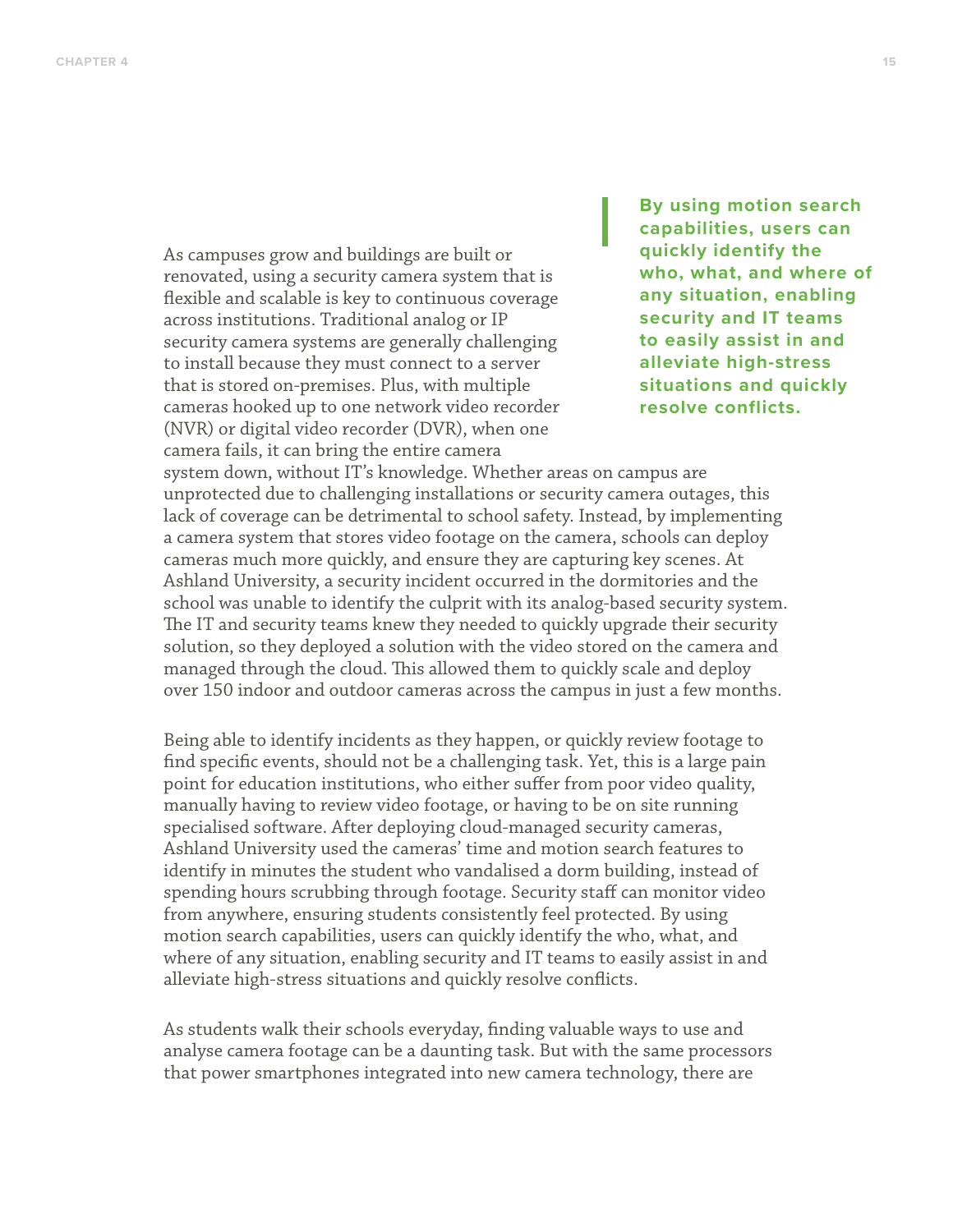unique ways to use advanced analytics to help keep students safer. Using person detection technology, IT and security teams can view how many people enter a frame at a given time, allowing them to easily spot patterns and anomalies in traffic and behaviors. For example, IT can see who is entering the campus, when students are wandering the halls during class time, and where students are congregating outside of school hours, and make adjustments accordingly. When someone enters a specific frame during a designated time, IT teams can schedule email alerts and respond accordingly.

In addition to these powerful capabilities come unique integrations and customisations to build fully-fledged security solutions. By connecting mass notification systems, badging applications, emergency alert programs, lights, and other devices with security camera analytics, schools can enhance alerts and responses, automating processes that used to be impossible to complete. For instance, if there is a fire in a school building, security cameras can notify response teams of

**If there is a fire in a school building, security cameras can notify response teams of what rooms have not been cleared of people yet so they know where to focus their efforts.**

what rooms have not been cleared of people yet so they know where to focus their efforts. If a student is walking back to their car alone at night, for example, the security camera can trigger the parking lot lights to come on for increased security.

In order to keep students safer while at school, it's necessary that school leaders deploy modern technology to keep campus communities secure. IT teams who invest in the right physical security solutions can focus less on maintaining and troubleshooting technology and more on minimising incidents on campus.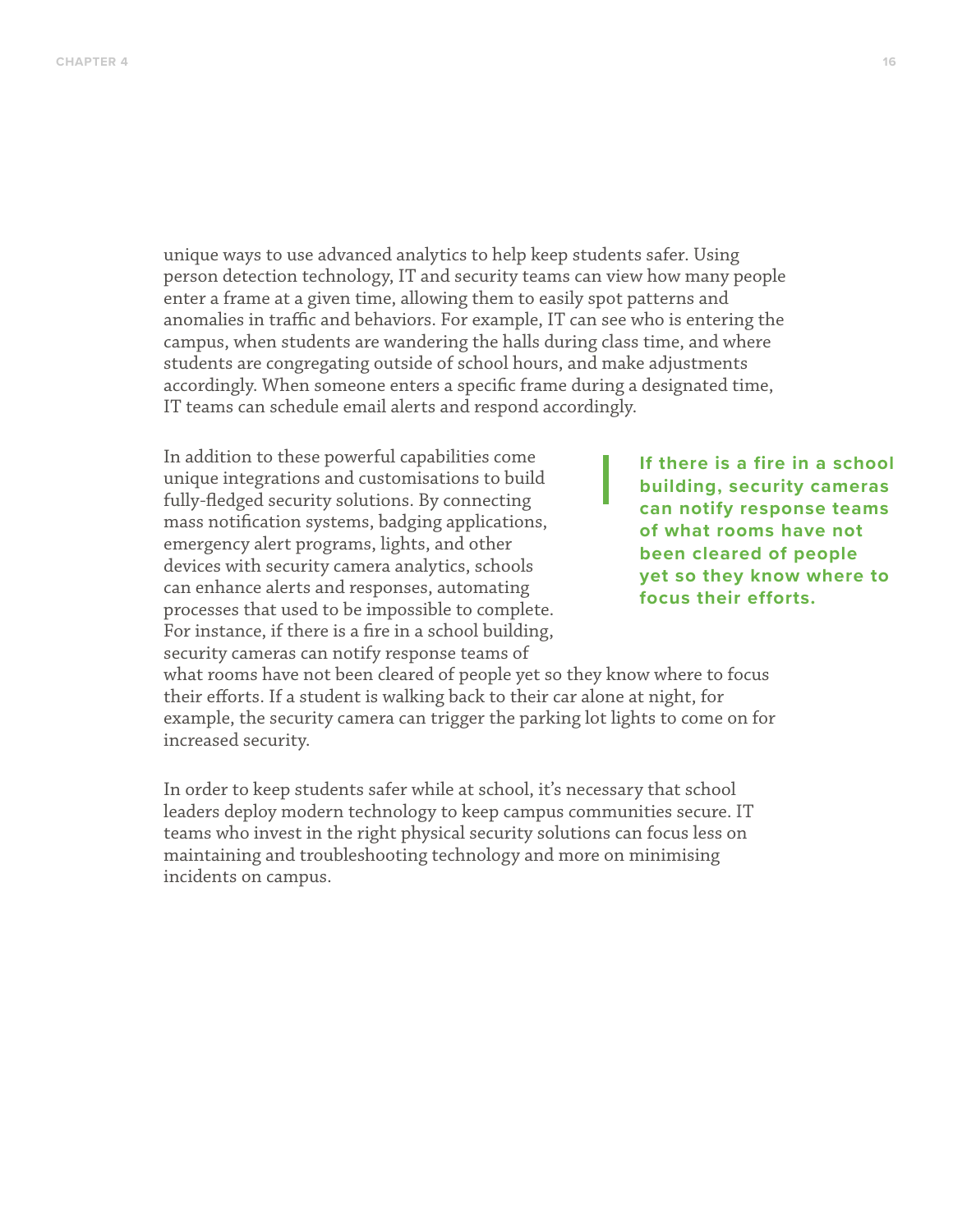

## **CONCLUSION**

# Keep students safer with end-to-end security

Digital technologies are changing education at an extremely rapid pace. Just a couple of decades ago, computers in the classroom were a novelty; now, schools routinely deploy devices like iPads and Chromebooks to every student in 1:1 programs. Network security once consisted almost entirely of blocking access to inappropriate sites; $^{10}$  now, it's vital to protect vast amounts of digitally stored student data using advanced firewalls. Schools used to rely on paper logs to sign guests in and out of a building or campus; now, many digitally log guests and automatically provision access badges that determine where guests can go.

IT teams are quickly recognising that technology not only has an immense impact on student outcomes, but also can dramatically alter the security landscape. In many ways, the security threats that schools face are advancing

<sup>10</sup> https://searchnetworking.techtarget.com/feature/How-the-basics-of-network-security-have-evolved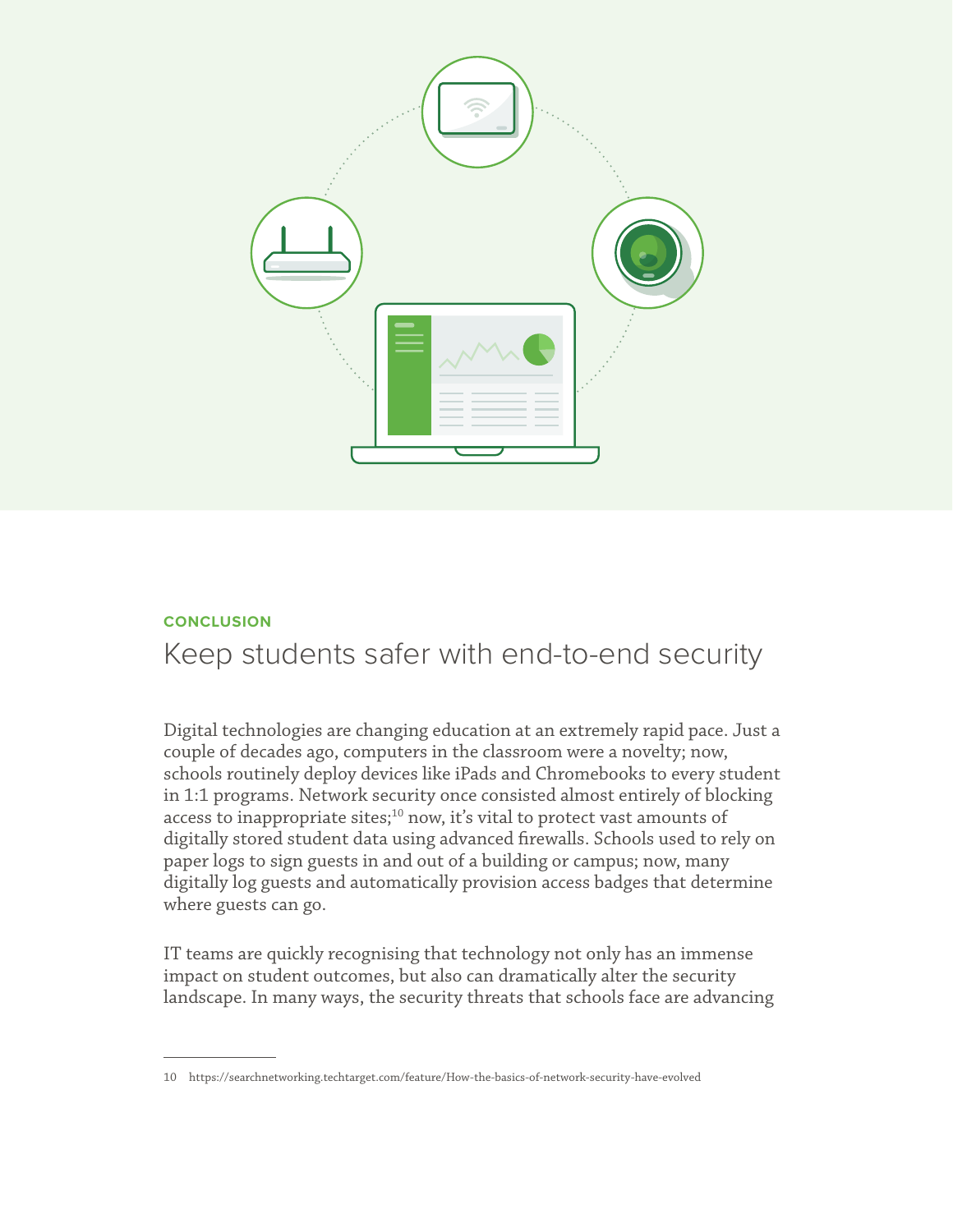at a greater pace than the monetary and human resources schools have at their disposal. That's why it's important for schools and universities to deploy technologies that are intuitive to manage and can scale effectively to protect against the latest security threats.

With the perfect blend of endpoint, network, and physical security, Cisco Meraki helps enable a safer environment for schools and universities. Meraki end-to-end security solutions, including access points, endpoint management, security appliances, and security cameras, all work together seamlessly to provide a secure offering for schools. With Meraki, IT teams can detect and block a wide range of threats, such as rogue devices, malware, phishing scams, and viruses, all while reducing operational costs, simplifying multi-site deployments, and using bandwidth more efficiently to ensure optimal performance without sacrificing security or data privacy. Meraki MV security cameras help IT teams ensure physical safety across campus with cameras that are simple to deploy and manage and provide robust analytics to better prevent, respond, and deter incidents in schools.

All Meraki products are managed entirely through an intuitive, web-based dashboard and are updated automatically through the cloud, enabling a new level of scalability and control as the security landscape evolves.

To learn more about how Meraki offers primary and higher education institutions the power, flexibility, and control they need to keep learning environments safe, visit [meraki.com/](http://meraki.com/schools)schools.